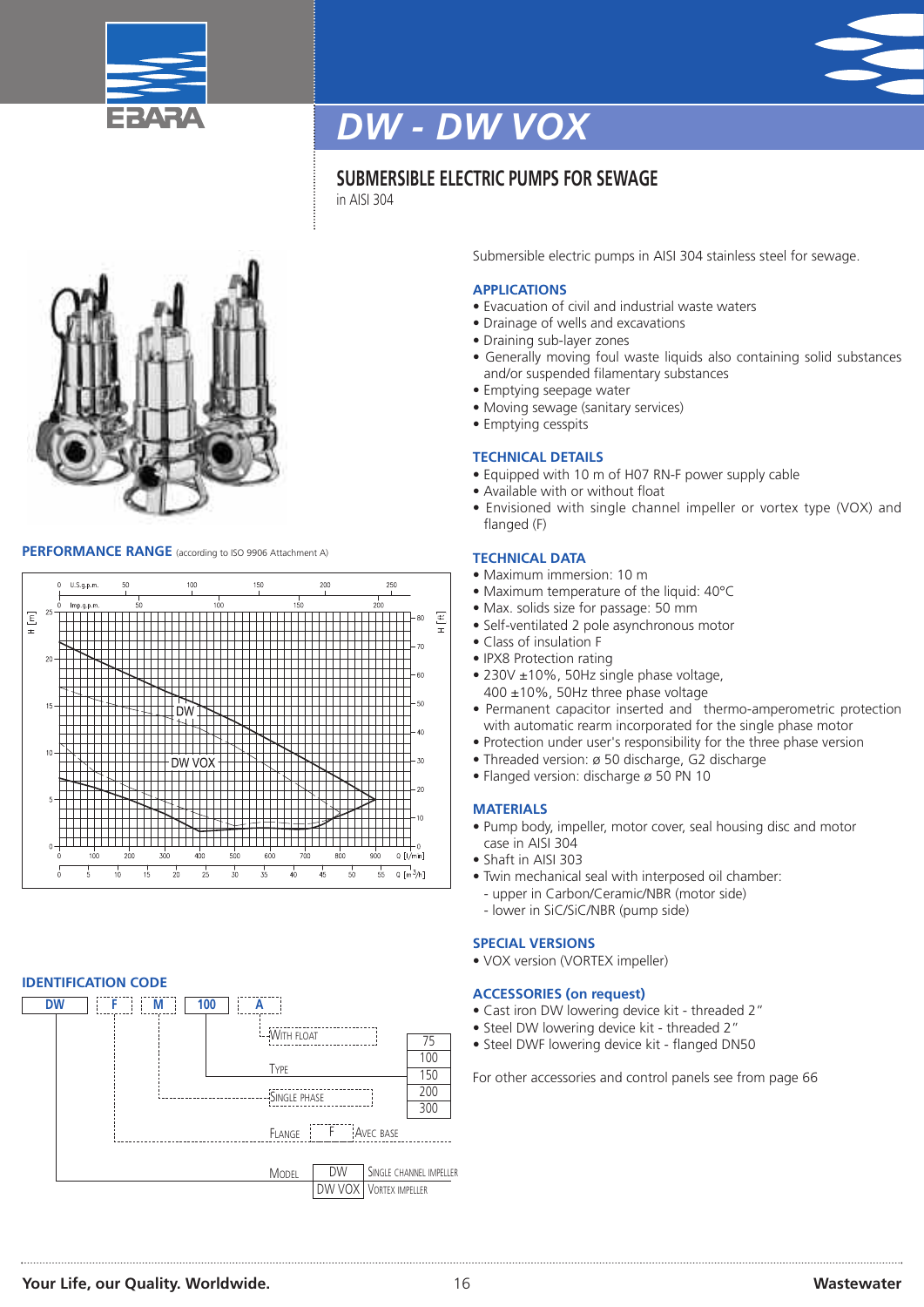



 $+1$  [H]

┯  $\mathbf{1}$ 

╥ ┯┷

╥

 $\frac{1}{50}$  Q [m<sup>3</sup>/h]

 $Q$  [ $/min$ ]

 $800$ 

. . . . .

VORTEX

 $\frac{200}{1}$ 

<u> 1989 - 2001 - 2002 - 200</u>

 $\frac{1}{150}$ 

# *DW - DW VOX*

#### **SUBMERSIBLE ELECTRIC PUMPS FOR FOUL WASTE WATER** in AISI 304



#### **PERFORMANCE TABLE**

|                     | <b>Model</b>      |      | Р,   |                          | <b>Capacitor</b>         |     | Ab. Curr.                  |            |     |                   |      | Q=Flow rate |     |                          |                  |                          |     |
|---------------------|-------------------|------|------|--------------------------|--------------------------|-----|----------------------------|------------|-----|-------------------|------|-------------|-----|--------------------------|------------------|--------------------------|-----|
| <b>Single phase</b> | Three phase       |      |      |                          |                          | ΙA  |                            | l/min      | 100 | 200               | 300  | 400         | 500 | 600                      | 700              | 800                      | 900 |
| <b>230V</b>         | 400V              | [HP] | [kW] | μF                       | Vc                       | ∼   | 3~                         | $m^3/h$    | 6   | 12                | 18   | 24          | 30  | 36                       | 42               | 48                       | 54  |
|                     |                   |      |      |                          |                          |     |                            | H=Head [m] |     |                   |      |             |     |                          |                  |                          |     |
| DW 75 M             | <b>DW 75</b>      | 0.75 | U.55 | 20                       | 450                      | 3.9 | . כ                        | 8,0        |     | 6.3               | 4.8  | 3,4         | L.L |                          |                  |                          |     |
| DW 100 M            | <b>DW 100</b>     |      | 0.75 | $\overline{25}$          | 450                      | 5.9 | $\mathcal{L}, \mathcal{L}$ | 10,6       |     | 8.7               |      | 5.5         | 4.0 | 2,6                      | $\sim$           | $\overline{\phantom{0}}$ |     |
| DW 150 M            | <b>DW 150</b>     | ל.   |      | 31,5                     | 450                      |     | 2,8                        | 13,1       |     |                   | 9.5  |             | 5.9 | 4,2                      | $\overline{2.4}$ | $\overline{\phantom{0}}$ |     |
|                     | <b>DW 200</b>     |      | ל.   | $\overline{\phantom{0}}$ | $\overline{\phantom{0}}$ |     | 3,6                        | 16,6       |     | 15,6              | 13,3 |             | 9.5 | . 3                      | 5.4              | 3,3                      |     |
|                     | <b>DW 300</b>     |      | L.L  | $\overline{\phantom{0}}$ | $\overline{\phantom{a}}$ |     |                            | 20.0       |     | 18.3              | 16.6 | 5.          | 3.3 | $\overline{1.3}$         | 9,3              |                          | 5,0 |
| DW VOX 75 M         | DW VOX 75         | 0.75 | 0,55 | 20                       | 450                      | 3,9 | - 4                        | 6.3        |     | 5,0               | 3.5  | .b          |     | $\overline{\phantom{a}}$ |                  | $\overline{\phantom{0}}$ |     |
| DW VOX 100 M        | <b>DW VOX 100</b> |      |      | 25                       | 450                      | 5,8 | $\mathcal{L}_{I}$          | 7,9        |     | 6.,               | 5.3  |             | .9  | $\overline{\phantom{a}}$ |                  | $\overline{\phantom{0}}$ |     |
| <b>DW VOX 150 M</b> | <b>DW VOX 150</b> | 5.   |      | 31.5                     | 450                      |     | 2,8                        | 10,2       |     | 9,0               | '.b  | 6.1         | 4.  | Z.                       |                  | $\overline{\phantom{0}}$ |     |
|                     | <b>DW VOX 200</b> |      | . כ  | $\overline{\phantom{0}}$ | $\overline{\phantom{a}}$ |     | $\overline{3.3}$           | 12,5       |     |                   | 9,8  | 8.3         | 6,4 | 4,2                      | .6               | $\overline{\phantom{a}}$ |     |
|                     | <b>DW VOX 300</b> |      | Z.Z  | $\overline{\phantom{a}}$ | $\overline{\phantom{0}}$ |     | 4.4                        | 15.7       |     | $1\overline{4}$ , | 13,9 | 12.6        | 10. | 8.4                      |                  | 3,6                      |     |



#### **DW - DW VOX DIMENSIONS DWF - DWF VOX DIMENSIONS**



#### $100$ <u>sa sa sa sa sa sa sa s</u> <u>Till i skrift</u> mm

 $\frac{100}{x}$ 

 $400$ 

 $300$ 

 $\frac{1}{20}$ 

 $\frac{1}{500}$ 

 $\frac{1}{30}$ 

 $600$ 

 $700$ 

 $\frac{1}{40}$ 

 $\frac{1}{150}$ 

### **Your Life, our Quality. Worldwide.** 17 **Wastewater**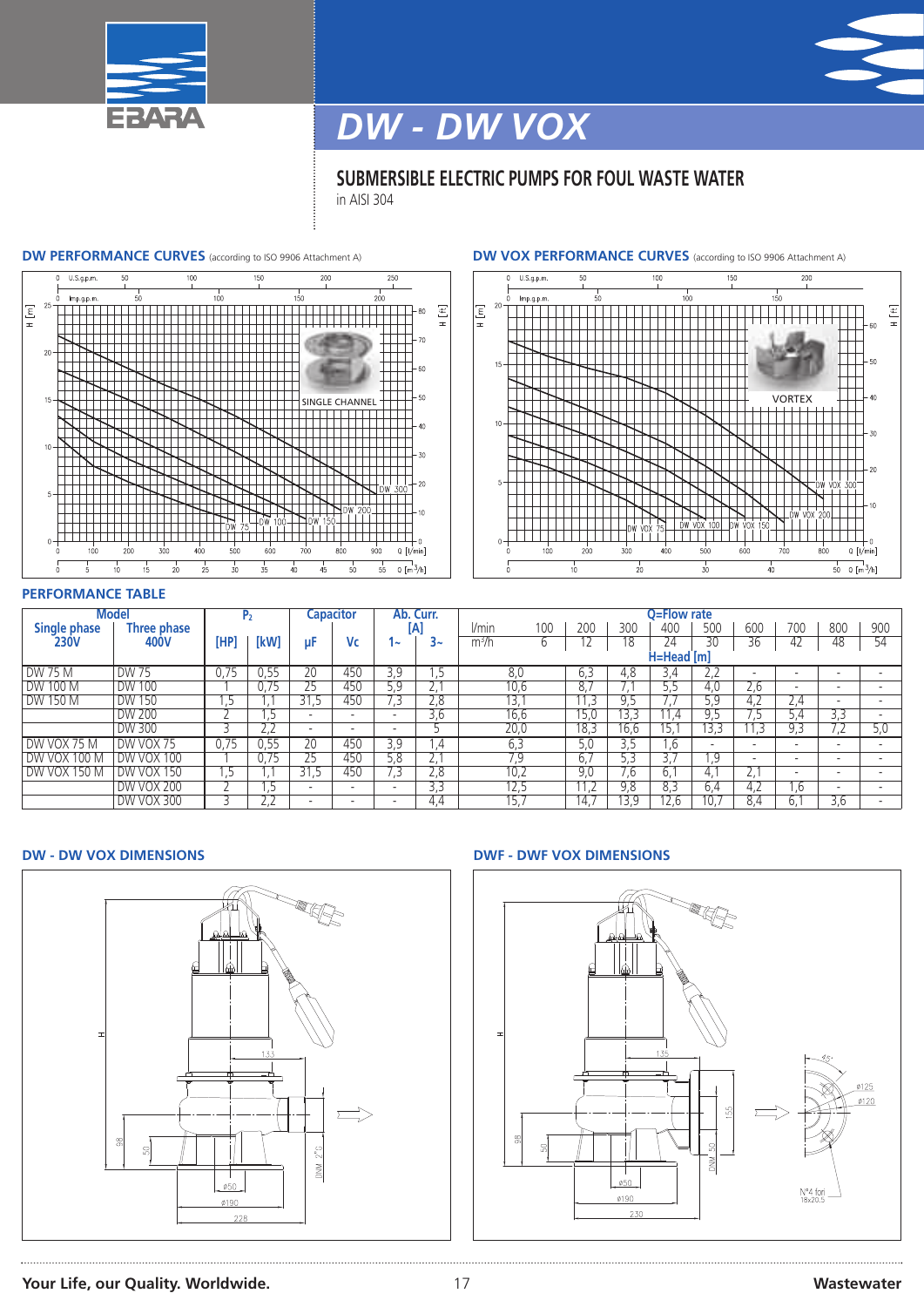



# *DW - DW VOX*

### **SUBMERSIBLE ELECTRIC PUMPS FOR FOUL WASTE WATER** in AISI 304

#### **DIMENSIONS TABLE**

|               | Model             |     | <b>Dimensions [mm]</b> | <b>Weight [kg]</b>       |    |  |  |
|---------------|-------------------|-----|------------------------|--------------------------|----|--|--|
|               |                   | 1~  | 3~                     | 1~                       | 3~ |  |  |
| DW 75         | DW VOX 75         | 485 | 485                    | l 6                      | b  |  |  |
| <b>DW 100</b> | <b>DW VOX 100</b> | 515 | 485                    | 18                       | 18 |  |  |
| DW 150        | <b>DW VOX 150</b> | 515 | 515                    | 20                       |    |  |  |
| DW 200        | DW VOX 200        |     | כוכ                    |                          |    |  |  |
| DW 300        | DW VOX 300        |     |                        | $\overline{\phantom{a}}$ |    |  |  |

### **DW - DW VOX COUPLING KIT DIMENSIONS**



#### **INSTALLATION**